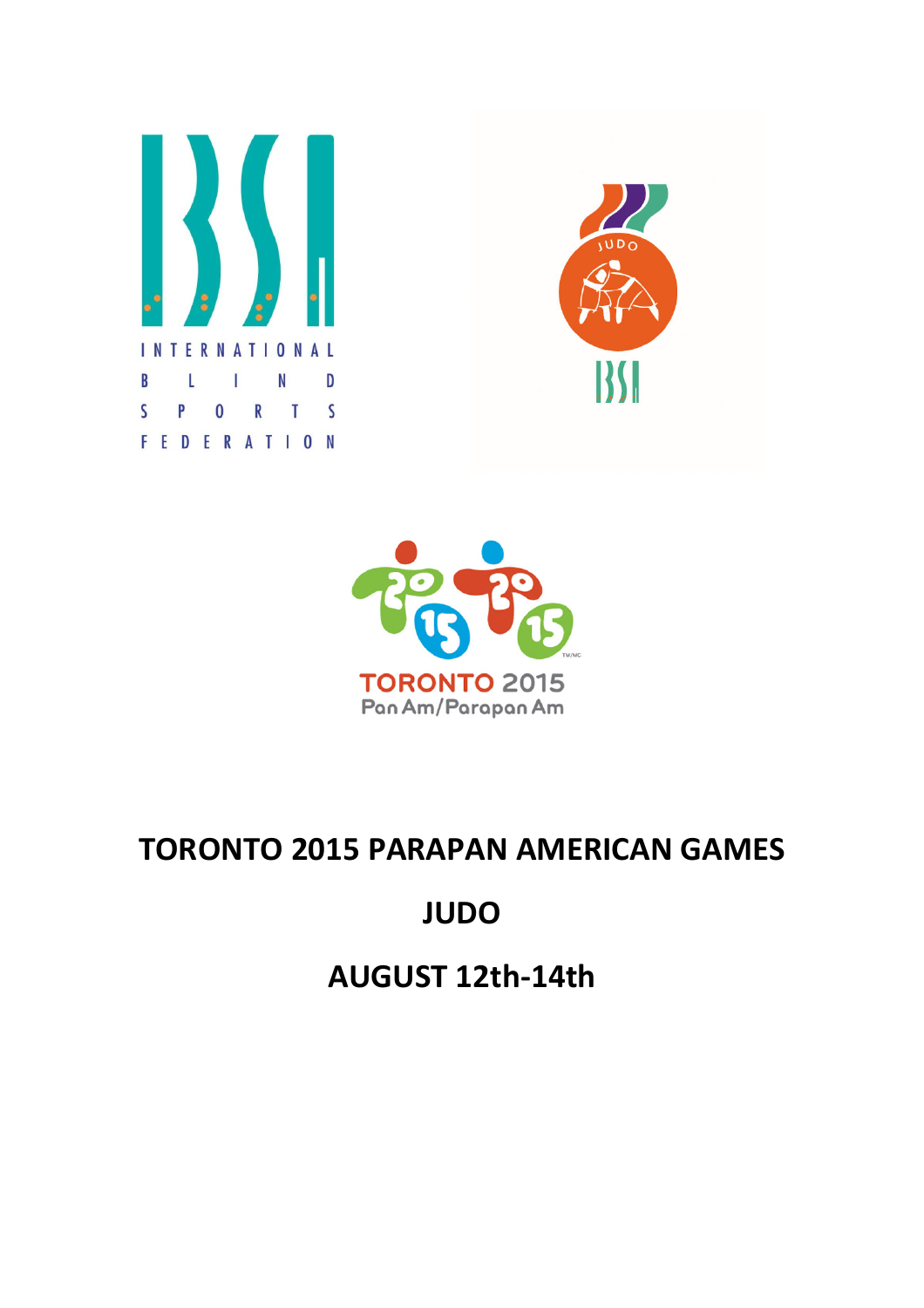

WED MER MIÉ 12 AUG 2015

**JUDO** JUDO JUDO **WOMEN'S -48 KG**

48 KG - FEMMES MENOS DE 48 KG FEMENINO



**CONTEST LIST**

LISTE COMBATS LISTA DE COMBATES

 **Number of Judokas: 3** 

## **Pool A**

| <b>NPC</b> | Name               | <b>BRA</b>      | <b>ARG</b>      | <b>BRA</b>      | Won         | Pts | Rank           |
|------------|--------------------|-----------------|-----------------|-----------------|-------------|-----|----------------|
| <b>BRA</b> | CARDOSO Karla (B3) |                 | 011-010<br>4:00 | 101-000<br>0:48 | 2           | 101 |                |
| <b>ARG</b> | GÓMEZ Paula (B1)   | 010-011<br>4:00 |                 | 100-001<br>1:09 | 1           | 100 | $\overline{2}$ |
| <b>BRA</b> | OLIANO Luiza (B1)  | 000-101<br>0:48 | 001-100<br>1:09 |                 | $\mathbf 0$ | 0   | 3              |

Legend: nnnSP/kkkSP VVV MM:SS GS nnn: IPP, WAZ and YUK for winner kkk: IPP, WAZ and YUK for loser P: Penalties (1,2,3,4 or H/X for direct Hansoku Make) VVV: Winning Technique MM:SS Winning Time

# RESULTS

- 1 CARDOSO K (B3) BRA
- 2 GÓMEZ P (B1) ARG
- 3 OLIANO L (B1) BRA
- 4 5

GS Golden Score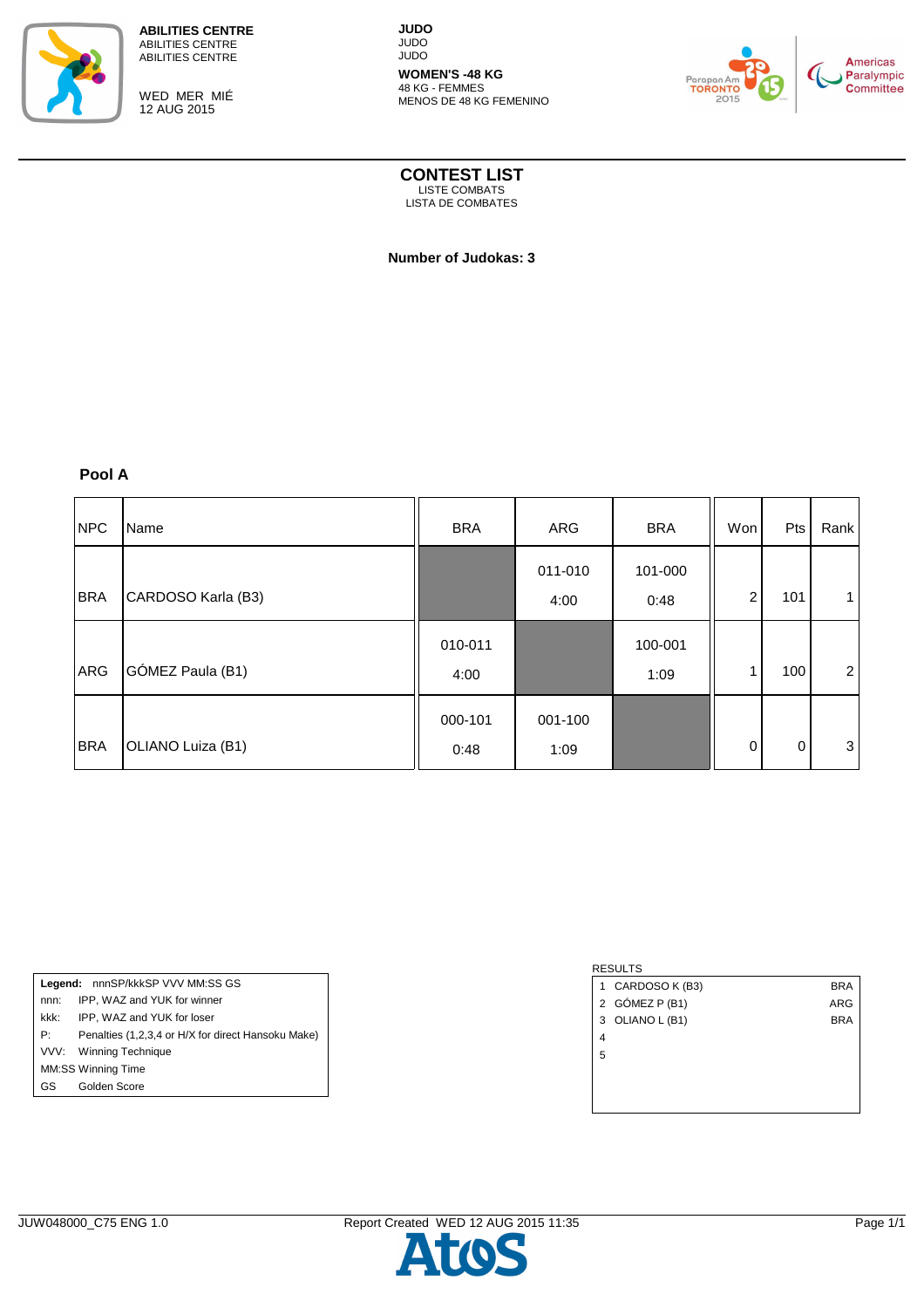

WED MER MIÉ 12 AUG 2015

**JUDO** JUDO JUDO **WOMEN'S -52 KG**

52 KG - FEMMES MENOS DE 52 KG FEMENINO



Paralympic<br>Committee

# **CONTEST LIST**

LISTE COMBATS LISTA DE COMBATES

 **Number of Judokas: 5** 

**Pool A**

| <b>NPC</b> Name           | <b>BRA</b>      | <b>CAN</b>      | <b>ARG</b>      | <b>BRA</b>      | <b>USA</b>      | Wonl           |             | <b>Pts Rank</b> |
|---------------------------|-----------------|-----------------|-----------------|-----------------|-----------------|----------------|-------------|-----------------|
| BRA FERREIRA Michele (B2) |                 | 000-000<br>4:00 | 100-000<br>1:39 | 000-000<br>4:00 | 100-000<br>0:32 | $\overline{4}$ | 200         |                 |
| CAN GAGNE Priscilla (B1)  | 000-000<br>4:00 |                 | 100-000<br>1:18 | 100-000<br>2:22 | 100-000<br>0:20 | 3              | 300         | $\overline{2}$  |
| ARG LEDESMA Rocio (B2)    | 000-100<br>1:39 | 000-100<br>1:18 |                 | 101-000<br>0:26 | 100-000<br>0:42 | 2              | 200         | 3               |
| BRA CANTEIRO Andreia (B2) | 000-000<br>4:00 | 000-100<br>2:22 | 000-101<br>0:26 |                 | 100-000<br>0:00 | 1              | 100         | $\overline{4}$  |
| USA THOMAS Christina (B1) | 000-100<br>0:32 | 000-100<br>0:20 | 000-100<br>0:42 | 000-100<br>0:00 |                 | 0              | $\mathbf 0$ | 5 <sub>1</sub>  |

Legend: nnnSP/kkkSP VVV MM:SS GS nnn: IPP, WAZ and YUK for winner kkk: IPP, WAZ and YUK for loser P: Penalties (1,2,3,4 or H/X for direct Hansoku Make) VVV: Winning Technique MM:SS Winning Time

#### GS Golden Score

#### RESULTS 1 FERREIRA M (B2) BRA 2 GAGNE P (B1) CAN 3 LEDESMA R (B2) ARG 3 CANTEIRO A (B2) BRA 5 THOMAS C (B1) USA 5 7 7

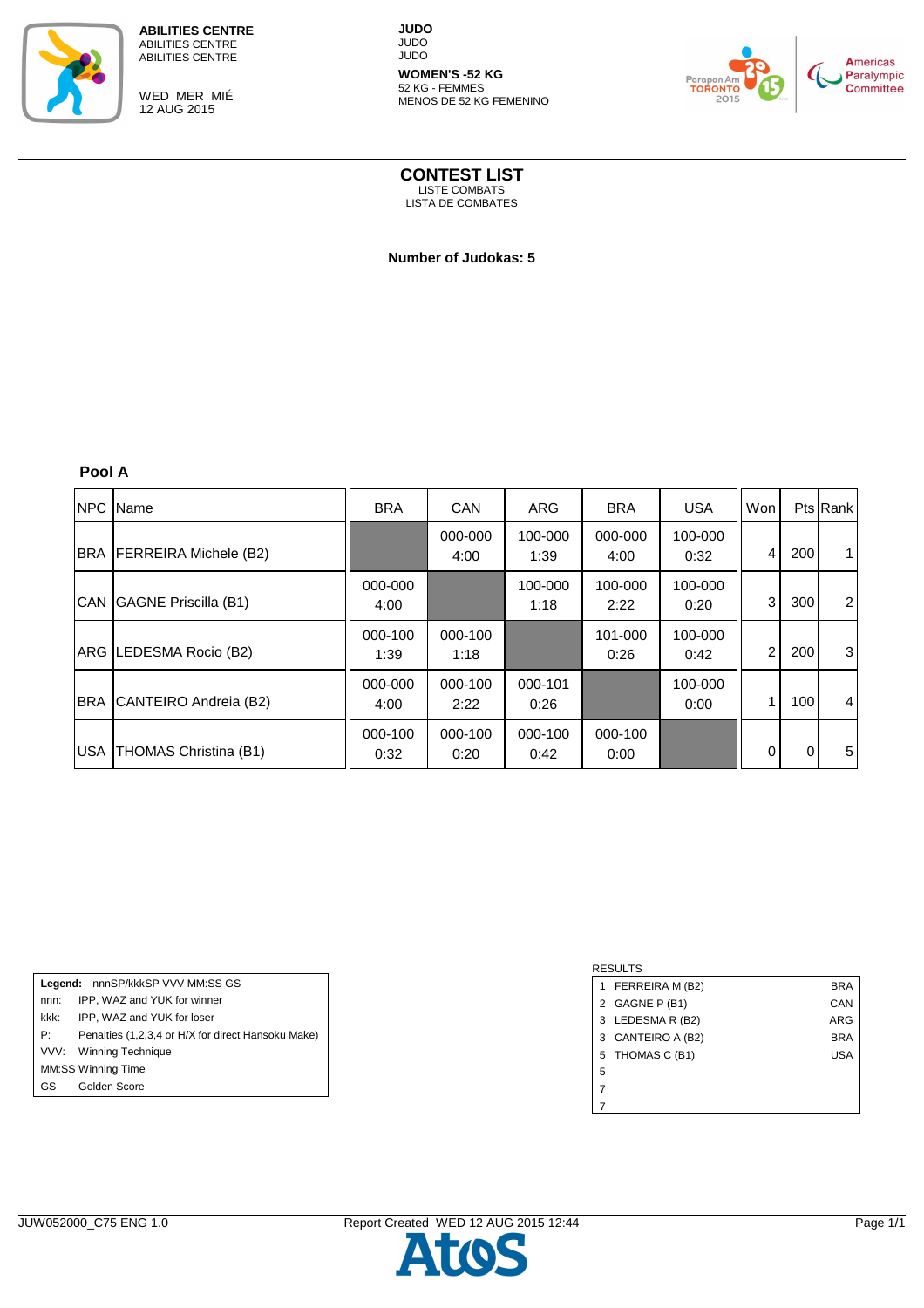

THU JEU JUE 13 AUG 2015

**JUDO** JUDO JUDO **WOMEN'S -57 KG**

57 KG - FEMMES MENOS DE 57 KG FEMENINO



**CONTEST LIST** LISTE COMBATS

LISTA DE COMBATES

 **Number of Judokas: 3** 

# **Pool A**

| <b>NPC</b> | Name               | <b>BRA</b>      | <b>USA</b>      | <b>USA</b>      | Won            | Pts | Rank           |
|------------|--------------------|-----------------|-----------------|-----------------|----------------|-----|----------------|
| <b>BRA</b> | ARAUJO Lucia (B3)  |                 | 100-000<br>0:09 | 100-000<br>0:41 | $\overline{c}$ | 200 |                |
| <b>USA</b> | SIMON Cynthia (B3) | 000-100<br>0:09 |                 | 011-000<br>4:00 | 1              | 10  | $\overline{2}$ |
| <b>USA</b> | ARNDT Marissa (B2) | 000-100<br>0:41 | 000-011<br>4:00 |                 | $\mathbf 0$    | 0   | 3              |

Legend: nnnSP/kkkSP VVV MM:SS GS nnn: IPP, WAZ and YUK for winner kkk: IPP, WAZ and YUK for loser P: Penalties (1,2,3,4 or H/X for direct Hansoku Make) VVV: Winning Technique MM:SS Winning Time GS Golden Score

# RESULTS 1 ARAUJO L (B3) BRA 2 SIMON C (B3) USA 3 ARNDT M (B2) USA 4 5

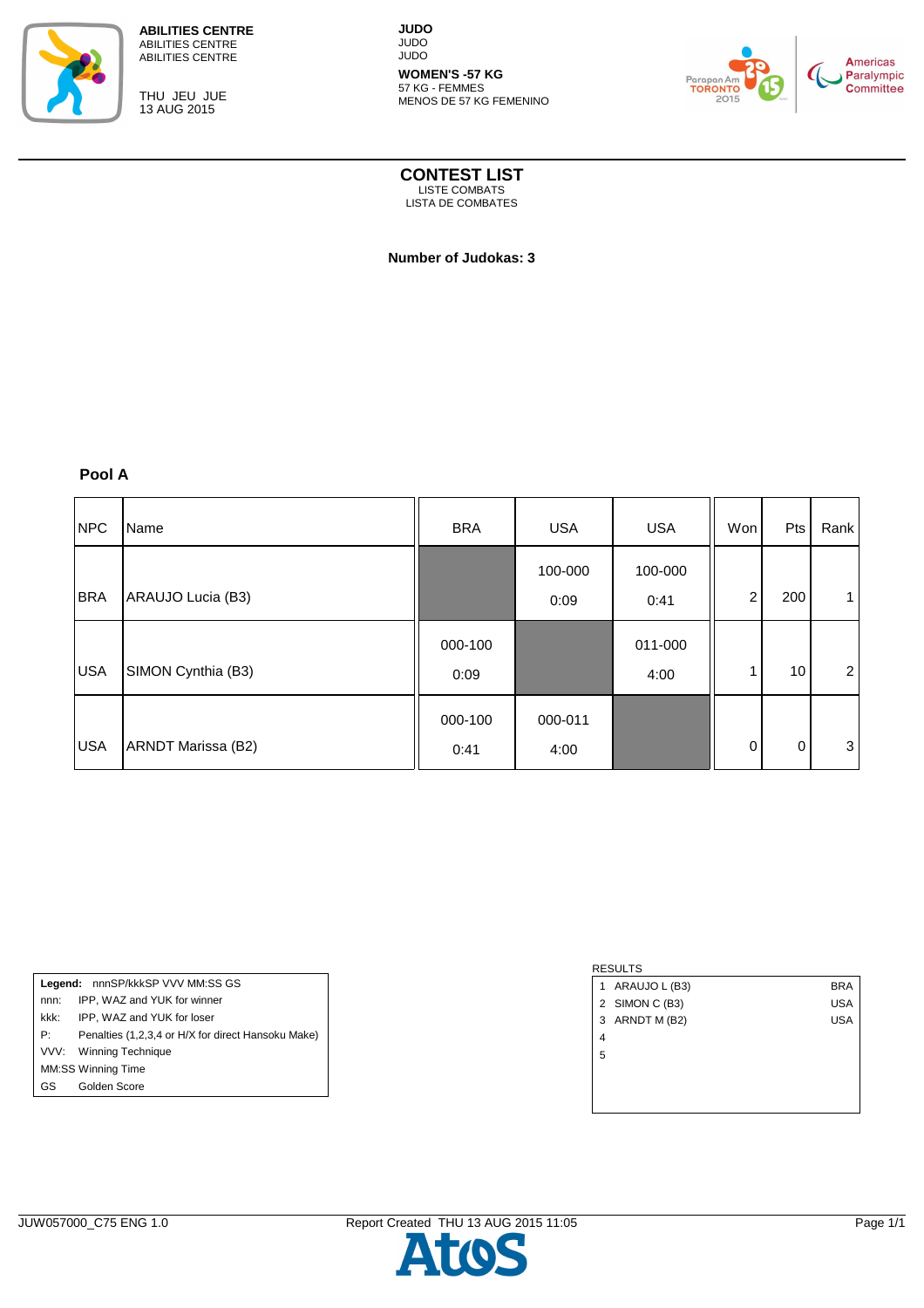

THU JEU JUE 13 AUG 2015

**JUDO** JUDO JUDO **WOMEN'S -63 KG**

63 KG - FEMMES MENOS DE 63 KG FEMENINO



**CONTEST LIST** LISTE COMBATS

LISTA DE COMBATES

 **Number of Judokas: 3** 

## **Pool A**

| <b>NPC</b> | Name                        | <b>CUB</b>      | <b>BRA</b>      | ARG             | Won      | Pts      | Rank           |
|------------|-----------------------------|-----------------|-----------------|-----------------|----------|----------|----------------|
| <b>CUB</b> | RODRIGUEZ Dalidaivis (B2)   |                 | 101-000<br>3:08 | 100-000<br>0:30 | 2        | 200      |                |
| <b>BRA</b> | <b>SANTOS Victoria (B2)</b> | 000-101<br>3:08 |                 | 100-000<br>1:04 | 1        | 100      | $\overline{2}$ |
| ARG        | INTREVADO Sol (B2)          | 000-100<br>0:30 | 000-100<br>1:04 |                 | $\Omega$ | $\Omega$ | 3              |

Legend: nnnSP/kkkSP VVV MM:SS GS nnn: IPP, WAZ and YUK for winner kkk: IPP, WAZ and YUK for loser P: Penalties (1,2,3,4 or H/X for direct Hansoku Make) VVV: Winning Technique MM:SS Winning Time GS Golden Score

#### RESULTS

- 1 RODRIGUEZ D (B2) CUB
- 2 SANTOS V (B2) BRA
- 3 INTREVADO S (B2) ARG

4

5

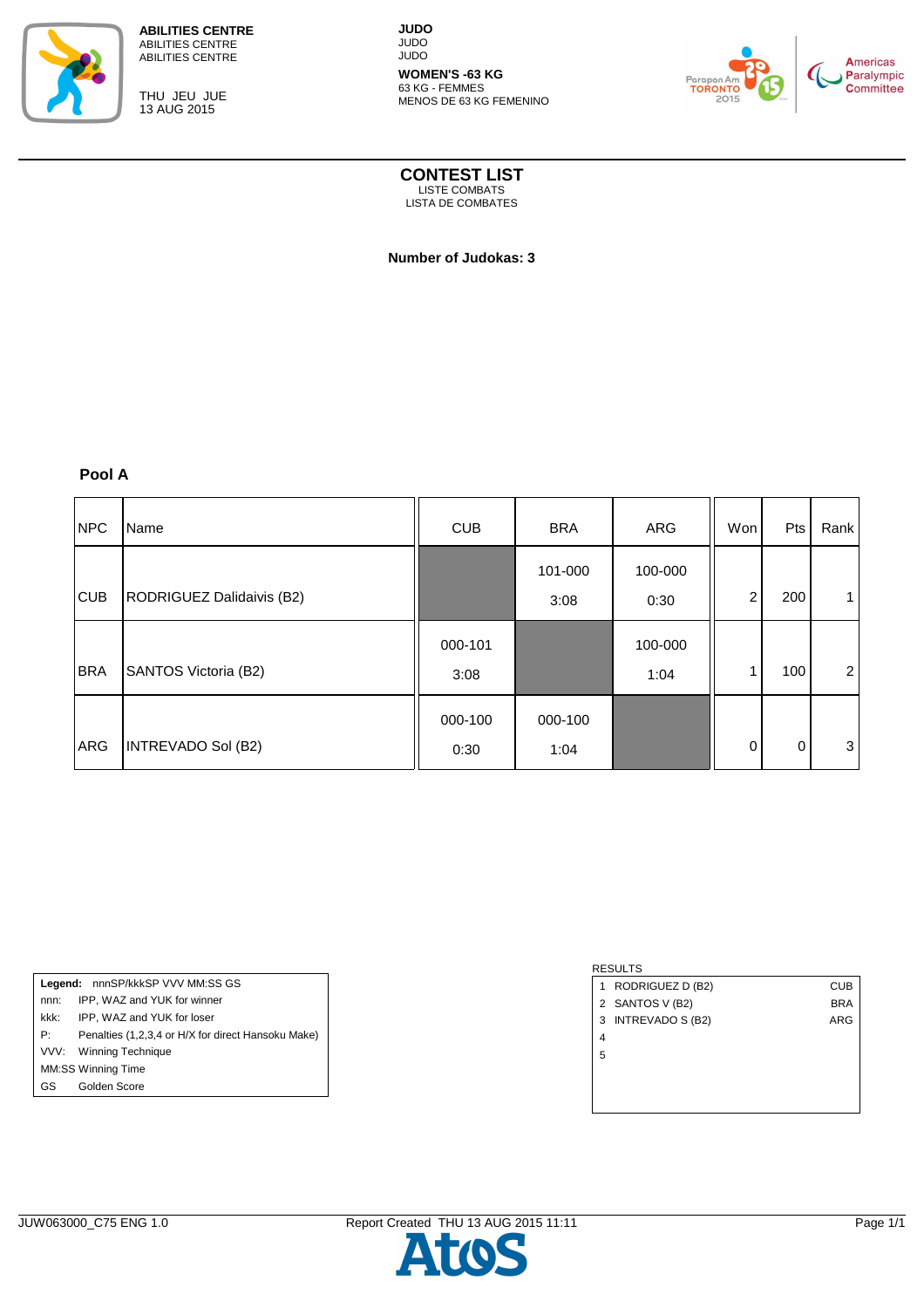

FRI VEN VIE 14 AUG 2015

**JUDO** JUDO JUDO **WOMEN'S -70 KG** 70 KG - FEMMES



**CONTEST LIST** LISTE COMBATS

MENOS DE 70 KG FEMENINO

LISTA DE COMBATES

 **Number of Judokas: 4** 

**Pool A**

| <b>NPC</b> | Name                          | <b>MEX</b>      | <b>BRA</b>      | <b>VEN</b>      | <b>USA</b>      | Won | Pts | Rank           |
|------------|-------------------------------|-----------------|-----------------|-----------------|-----------------|-----|-----|----------------|
|            | MEX RUVALCABA Lenia (B3)      |                 | 100-000<br>1:13 | 002-000<br>4:00 | 100-000<br>0:36 | 3   | 201 |                |
| <b>BRA</b> | MARTINS Alana (B2)            | 000-100<br>1:13 |                 | 100-001<br>2:42 | 100-000<br>0:08 | 2   | 200 | $\overline{2}$ |
| <b>VEN</b> | SUAZO Naomi (B2)              | 000-002<br>4:00 | 001-100<br>2:42 |                 | 103-000<br>1:48 |     | 100 | 3              |
| <b>USA</b> | <b>GARCIA Christella (B1)</b> | 000-100<br>0:36 | 000-100<br>0:08 | 000-103<br>1:48 |                 | 0   | 0   | $\overline{4}$ |

Legend: nnnSP/kkkSP VVV MM:SS GS nnn: IPP, WAZ and YUK for winner kkk: IPP, WAZ and YUK for loser P: Penalties (1,2,3,4 or H/X for direct Hansoku Make) VVV: Winning Technique MM:SS Winning Time GS Golden Score

| 1 | RUVALCABA L (B3) | <b>MEX</b> |
|---|------------------|------------|
|   | 2 MARTINS A (B2) | <b>BRA</b> |
|   | 3 SUAZO N (B2)   | <b>VEN</b> |
| 4 | GARCIA C (B1)    | <b>USA</b> |
| 5 |                  |            |
|   |                  |            |
|   |                  |            |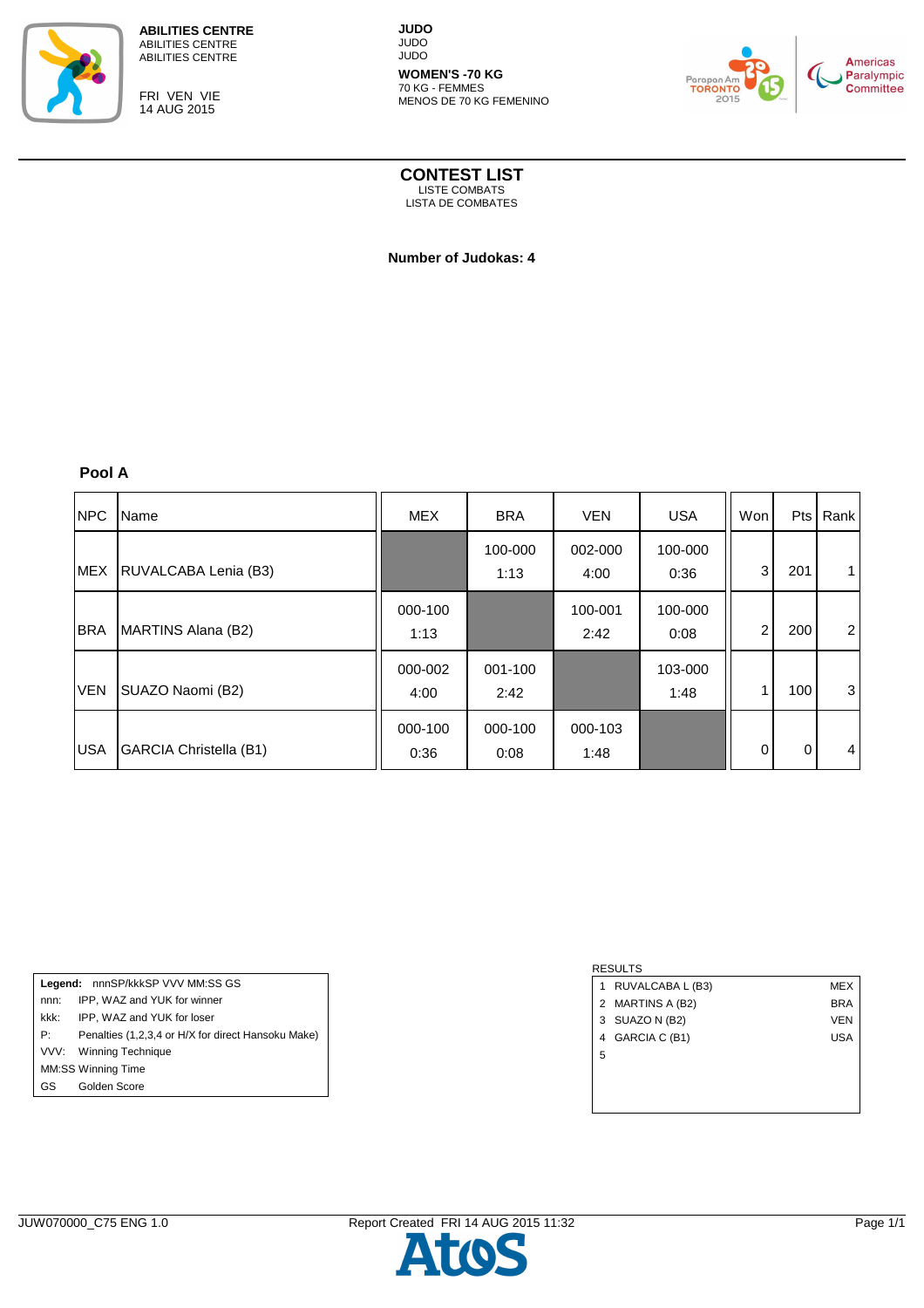

FRI VEN VIE 14 AUG 2015

**JUDO** JUDO JUDO **WOMEN'S +70 KG** + 70 KG - FEMMES



**CONTEST LIST** LISTE COMBATS

MÁS DE 70 KG FEMENINO

LISTA DE COMBATES

 **Number of Judokas: 3** 

## **Pool A**

| <b>NPC</b> | Name              | <b>BRA</b>      | <b>USA</b>      | <b>USA</b>      | Won         | Pts | Rank           |
|------------|-------------------|-----------------|-----------------|-----------------|-------------|-----|----------------|
| <b>BRA</b> | SILVA Deanne (B2) |                 | 100-000<br>0:07 | 100-000<br>0:22 | 2           | 200 |                |
| <b>USA</b> | CHUNG Sarah (B3)  | 000-100<br>0:07 |                 | 000-000<br>4:00 |             | 0   | $\overline{2}$ |
| <b>USA</b> | LUNA Sara (B3)    | 000-100<br>0:22 | 000-000<br>4:00 |                 | $\mathbf 0$ | 0   | 3              |

Legend: nnnSP/kkkSP VVV MM:SS GS nnn: IPP, WAZ and YUK for winner kkk: IPP, WAZ and YUK for loser P: Penalties (1,2,3,4 or H/X for direct Hansoku Make) VVV: Winning Technique MM:SS Winning Time GS Golden Score

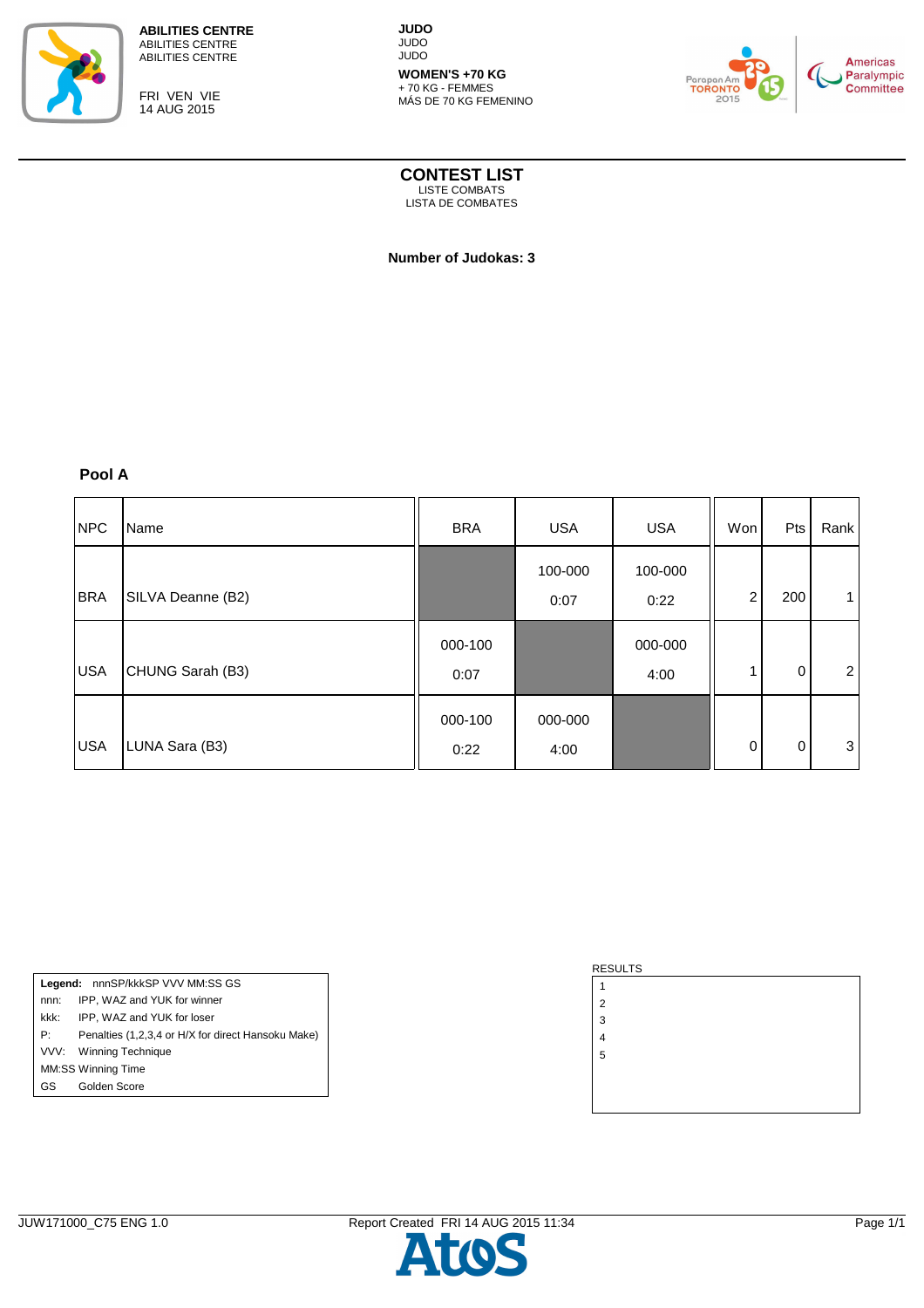

WED MER MIÉ 12 AUG 2015

**JUDO** JUDO JUDO **MEN'S -60 KG**

60 KG - HOMMES MENOS DE 60 KG MASCULINO



**CONTEST LIST** LISTE COMBATS

LISTA DE COMBATES

|            | CAN KARN J (B3)                                    | <b>KARNJ</b>            |            |                   |                    |                      |            |
|------------|----------------------------------------------------|-------------------------|------------|-------------------|--------------------|----------------------|------------|
|            |                                                    |                         |            |                   |                    |                      |            |
|            |                                                    |                         |            | <b>BORGESH</b>    |                    |                      |            |
|            | COL CASTELLANOS J (B2)                             | <b>BORGESH</b>          |            | 000S1/000S2 5:00  |                    |                      |            |
|            | URU BORGES H (B1)                                  | 001/000 2:57            |            |                   |                    |                      |            |
|            |                                                    | GS                      |            |                   | <b>BORGESH</b>     |                      |            |
|            |                                                    |                         |            | Mat 1             | 100S2/000S1 5:00   |                      |            |
| USA        | HAWTHORNE R (B2)                                   | <b>HAWTHORNE R</b>      |            |                   |                    |                      |            |
|            |                                                    |                         |            |                   |                    |                      |            |
|            |                                                    |                         |            | HAWTHORNE R       |                    |                      |            |
|            |                                                    |                         |            | 101/000 2:01      |                    |                      |            |
| ARG        | GÓMEZ D (B1)                                       | GÓMEZ D                 |            |                   |                    |                      |            |
|            |                                                    |                         |            |                   |                    |                      |            |
|            |                                                    |                         |            |                   |                    | <b>BORGESH</b>       |            |
| ARG        | GAUTO E (B1)                                       | <b>GAUTO E</b>          |            |                   |                    | 011S1/000S1 5:00     |            |
|            |                                                    |                         |            |                   |                    |                      |            |
|            |                                                    |                         |            | <b>GAUTO E</b>    |                    |                      |            |
|            |                                                    |                         |            | 100/000S1 2:28    |                    |                      |            |
|            |                                                    | <b>ACOSTA R</b>         |            |                   |                    |                      |            |
| <b>CUB</b> | ACOSTA R (B3)                                      |                         |            |                   |                    |                      |            |
|            |                                                    |                         |            |                   | <b>GAUTO E</b>     |                      |            |
|            |                                                    |                         |            | Mat 1             | 001S2/000S1 5:00   |                      |            |
| <b>BRA</b> | MESQUITA R (B1)                                    | <b>MESQUITA R</b>       |            |                   |                    |                      |            |
|            |                                                    |                         |            |                   |                    |                      |            |
|            |                                                    |                         |            | MESQUITA R        |                    |                      |            |
|            |                                                    | <b>BLANCOS M</b>        |            | 101S2/000S1 3:06  |                    |                      |            |
| VEN        | <b>BLANCOS M (B1)</b>                              |                         |            |                   |                    |                      |            |
|            |                                                    |                         |            |                   |                    |                      |            |
|            |                                                    | <b>Repechage Phases</b> |            |                   |                    |                      |            |
|            |                                                    |                         |            |                   |                    |                      |            |
|            | COL CASTELLANOS J (B2)<br>CAN KARN J (B3)          | CASTELLANOS J           |            |                   |                    |                      |            |
|            |                                                    | 000/000S1 5:00          |            |                   |                    |                      |            |
|            |                                                    |                         |            | CASTELLANOS J     |                    |                      |            |
|            |                                                    | GÓMEZ D                 |            | 100/000 1:58      |                    |                      |            |
| ARG        | GÓMEZ D (B1)                                       |                         |            |                   | CASTELLANOS J      |                      |            |
|            |                                                    |                         |            | <b>MESQUITA R</b> | 100/001S1 1:30     |                      |            |
|            |                                                    |                         | <b>BRA</b> |                   |                    |                      |            |
|            |                                                    | <b>ACOSTA R</b>         |            |                   |                    |                      |            |
| <b>CUB</b> | ACOSTA R (B3)                                      |                         |            |                   |                    |                      |            |
|            |                                                    |                         |            | ACOSTA R          |                    |                      |            |
|            |                                                    |                         |            | 001/000 5:00      |                    |                      |            |
|            | VEN BLANCOS M (B1)                                 | <b>BLANCOS M</b>        |            |                   | <b>HAWTHORNE R</b> |                      |            |
|            |                                                    |                         |            |                   | 000S1/000S3 5:00   |                      |            |
|            |                                                    |                         |            | USA HAWTHORNE R   |                    |                      |            |
|            |                                                    |                         |            |                   |                    | <b>RESULTS</b>       |            |
|            | Legend: nnnSP/kkkSP VVV MM:SS GS                   |                         |            |                   |                    | 1 BORGES H (B1)      | URU        |
| nnn:       | IPP, WAZ and YUK for winner                        |                         |            |                   |                    | 2 GAUTO E (B1)       | ARG        |
| kkk:       | IPP, WAZ and YUK for loser                         |                         |            |                   |                    | 3 CASTELLANOS J (B2) | COL        |
| Р:         | Penalties (1,2,3,4 or H/X for direct Hansoku Make) |                         |            |                   |                    | 3 HAWTHORNE R (B2)   | <b>USA</b> |
| VVV:       | Winning Technique                                  |                         |            |                   |                    |                      |            |
|            | MM:SS Winning Time                                 |                         |            |                   |                    | 5 MESQUITA R (B1)    | <b>BRA</b> |
| GS         | Golden Score                                       |                         |            |                   |                    | 5 ACOSTA R (B3)      | <b>CUB</b> |
|            |                                                    |                         |            |                   |                    | 7 GÓMEZ D (B1)       | ARG        |
|            |                                                    |                         |            |                   |                    | 7 BLANCOS M (B1)     | <b>VEN</b> |

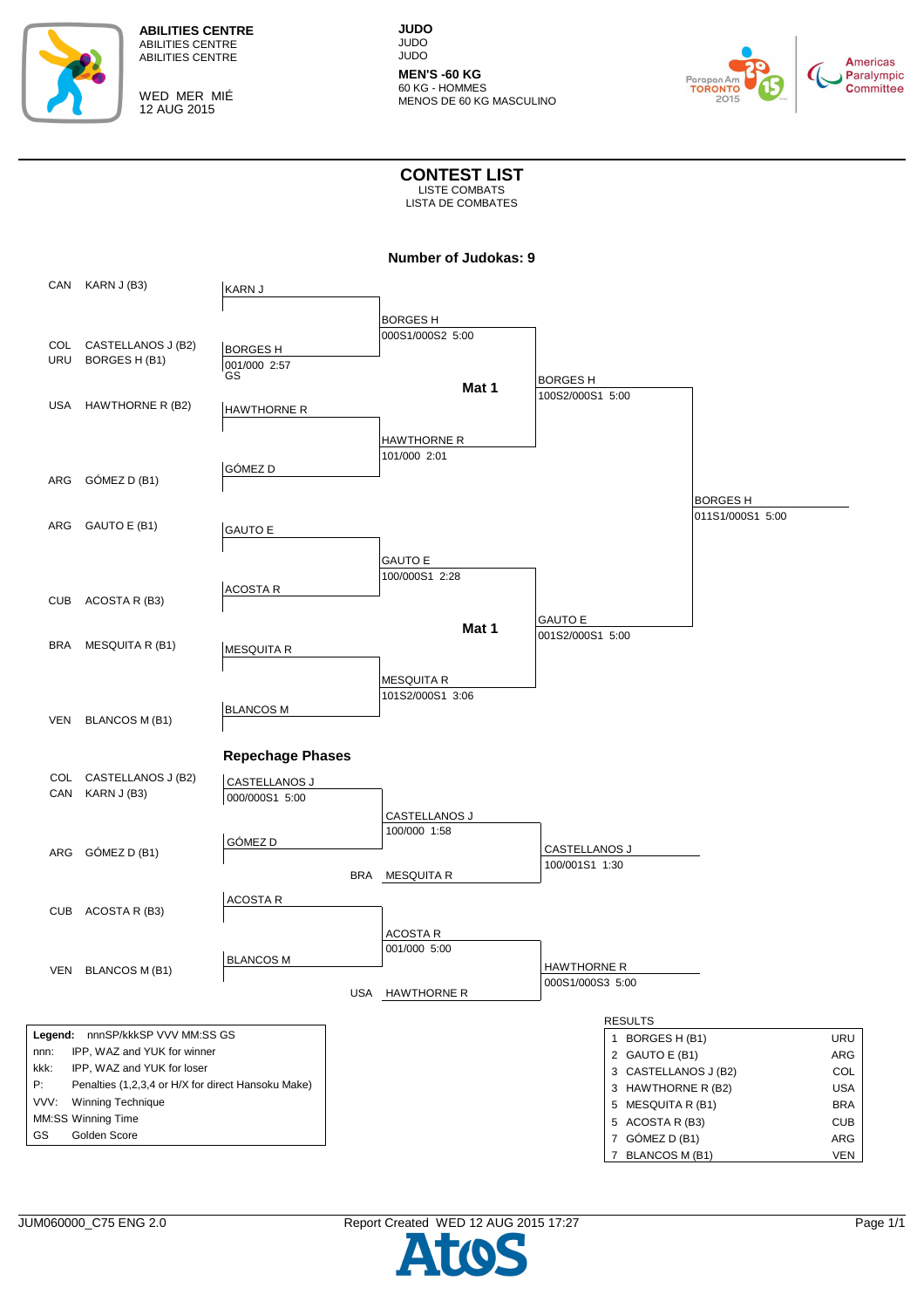

WED MER MIÉ 12 AUG 2015

**JUDO** JUDO JUDO

**MEN'S -66 KG** 66 KG - HOMMES MENOS DE 66 KG MASCULINO



**CONTEST LIST** LISTE COMBATS

LISTA DE COMBATES

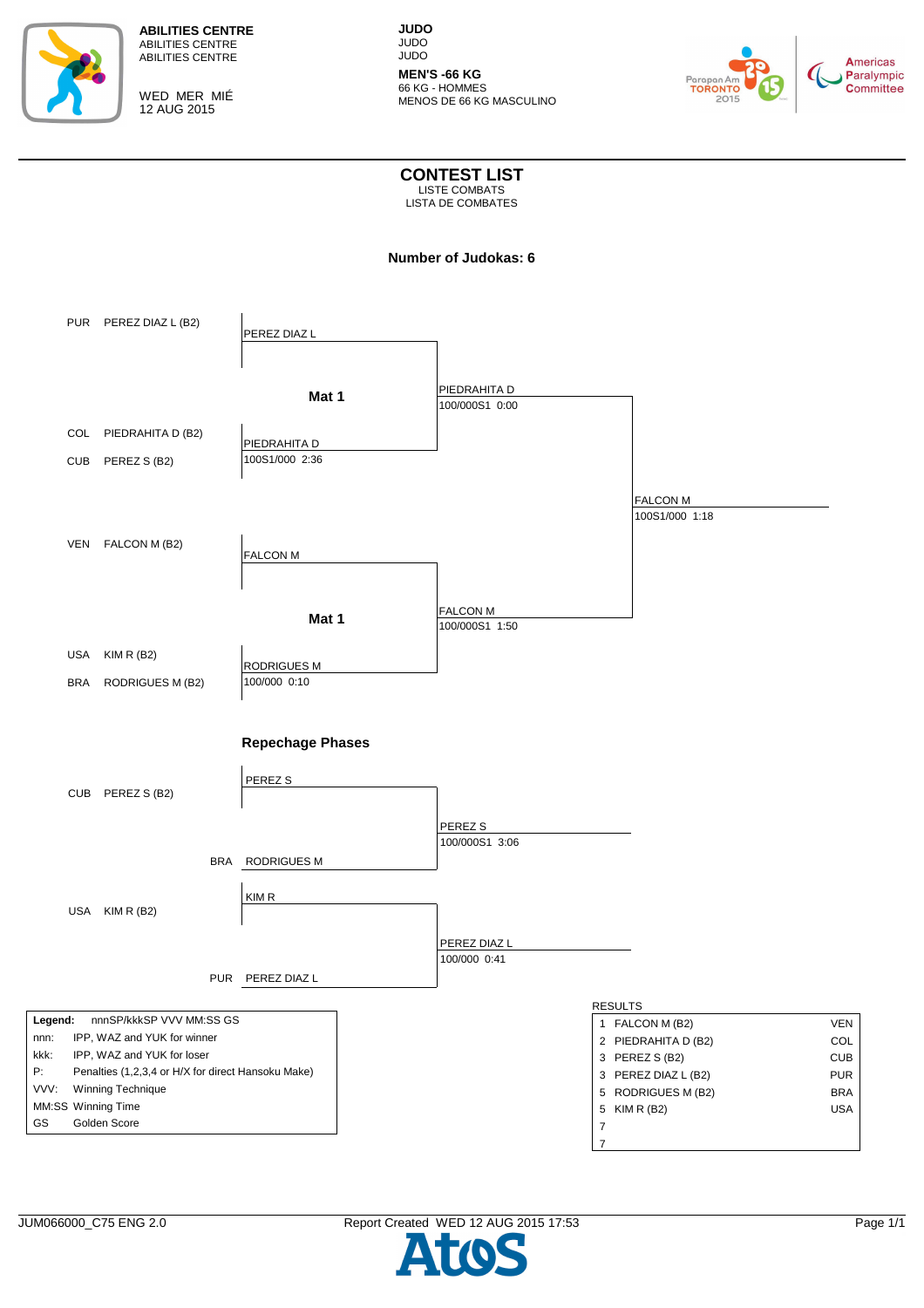

THU JEU JUE 13 AUG 2015

**JUDO** JUDO JUDO **MEN'S -73 KG**

73 KG - HOMMES MENOS DE 73 KG MASCULINO



**CONTEST LIST** LISTE COMBATS

LISTA DE COMBATES

 **Number of Judokas: 5** 

**Pool A**

| <b>NPC</b> Name            | <b>BRA</b>      | CUB             | <b>VEN</b>      | <b>ARG</b>      | <b>USA</b>      | Wonl     |             | <b>Pts Rank</b> |
|----------------------------|-----------------|-----------------|-----------------|-----------------|-----------------|----------|-------------|-----------------|
| BRA NASCIMENTO Abner (B3)  |                 | 100-000<br>3:19 | 000-101<br>0:50 | 110-000<br>3:24 | 100-000<br>0:03 | 3        | 300         | 1 <sub>1</sub>  |
| CUB RODRIGUEZ Gerardo (B3) | 000-100<br>3:19 |                 | 101-000<br>3:48 | 100-001<br>1:59 | 100-000<br>2:01 | 3        | 300         | $\overline{2}$  |
| VEN BRICEÑO Mauricio (B2)  | 101-000<br>0:50 | 000-101<br>3:48 |                 | 011-010<br>5:00 | 101-000<br>1:16 | 3        | 201         | 3               |
| ARG RAMÍREZ Fabián (B1)    | 000-110<br>3:24 | 001-100<br>1:59 | 010-011<br>5:00 |                 | 100-000<br>0:14 | 1        | 100         | $\overline{4}$  |
| USA MATA Jeff (B1)         | 000-100<br>0:03 | 000-100<br>2:01 | 000-101<br>1:16 | 000-100<br>0:14 |                 | $\Omega$ | $\mathbf 0$ | 5 <sub>1</sub>  |

Legend: nnnSP/kkkSP VVV MM:SS GS nnn: IPP, WAZ and YUK for winner kkk: IPP, WAZ and YUK for loser P: Penalties (1,2,3,4 or H/X for direct Hansoku Make) VVV: Winning Technique MM:SS Winning Time GS Golden Score

|   | NASCIMENTO A (B3)  | BRA        |
|---|--------------------|------------|
|   | 2 RODRIGUEZ G (B3) | CUB        |
|   | 3 BRICEÑO M (B2)   | <b>VEN</b> |
|   | 3 RAMÍREZ F (B1)   | ARG        |
| 5 | MATA J (B1)        | USA        |
| 5 |                    |            |
|   |                    |            |
|   |                    |            |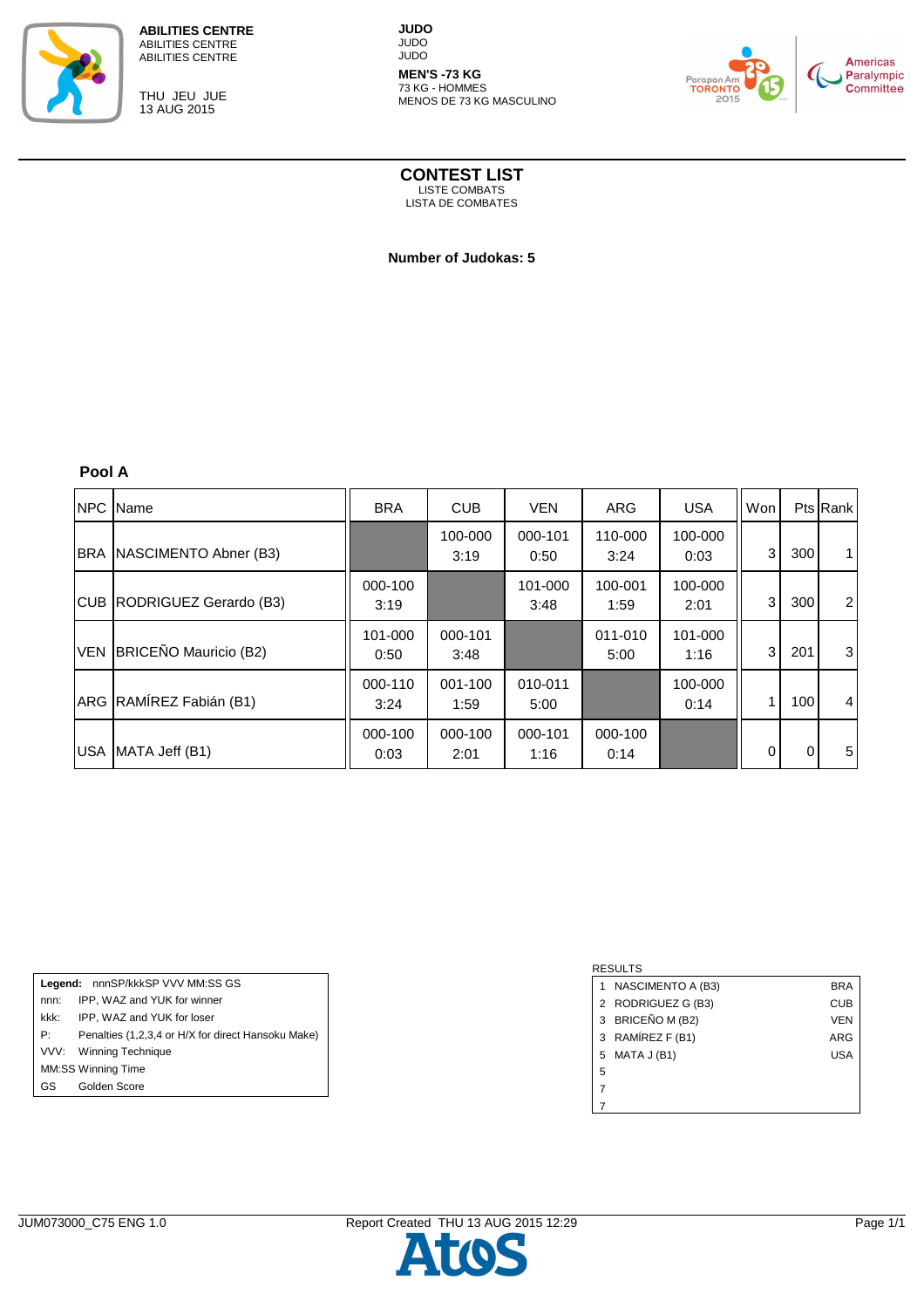



**JUDO** JUDO JUDO **MEN'S -81 KG**

81 KG - HOMMES MENOS DE 81 KG MASCULINO



**CONTEST LIST** LISTE COMBATS

LISTA DE COMBATES

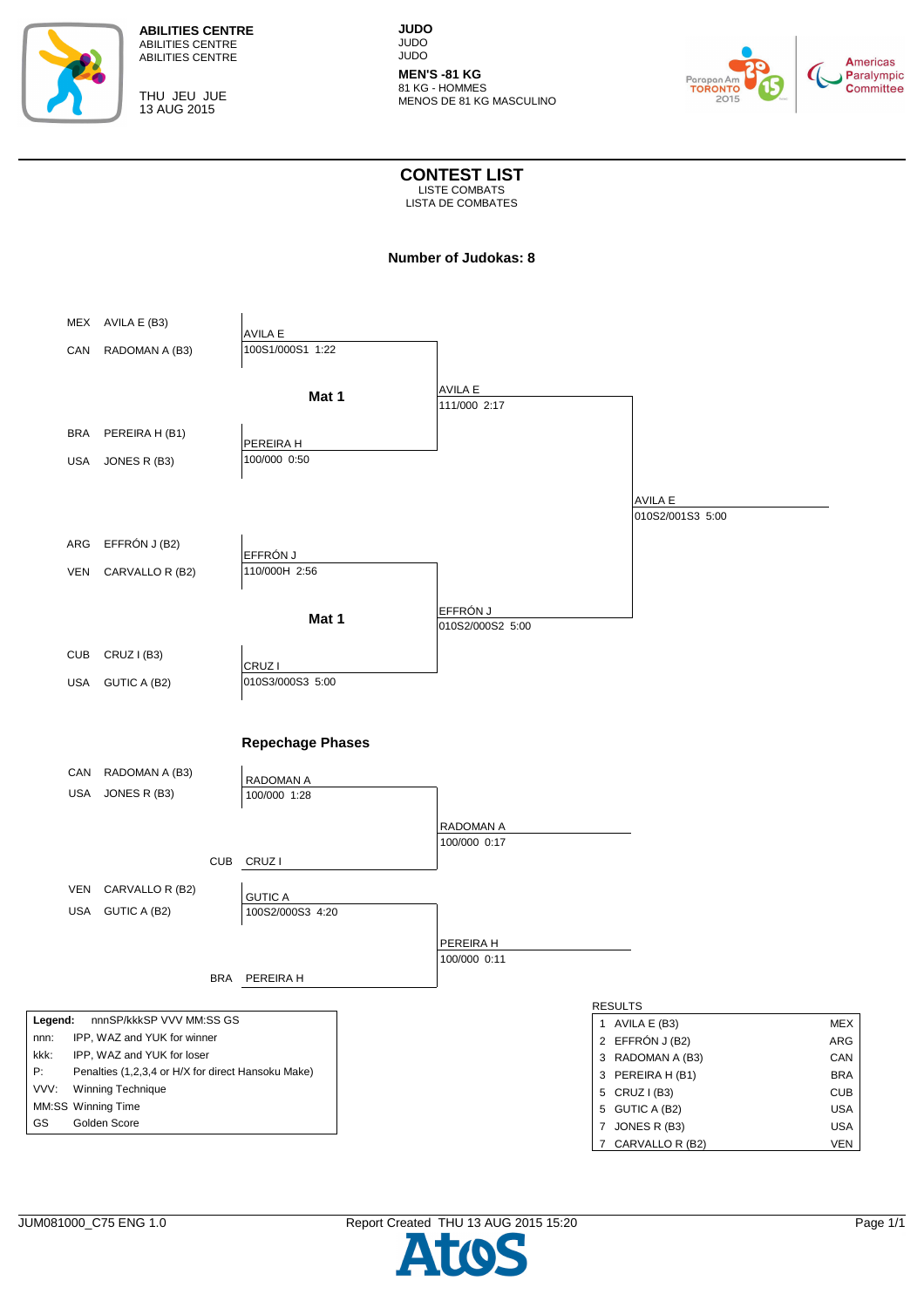

FRI VEN VIE 14 AUG 2015

**JUDO** JUDO JUDO **MEN'S -90 KG**

90 KG - HOMMES MENOS DE 90 KG MASCULINO



**CONTEST LIST** LISTE COMBATS

LISTA DE COMBATES

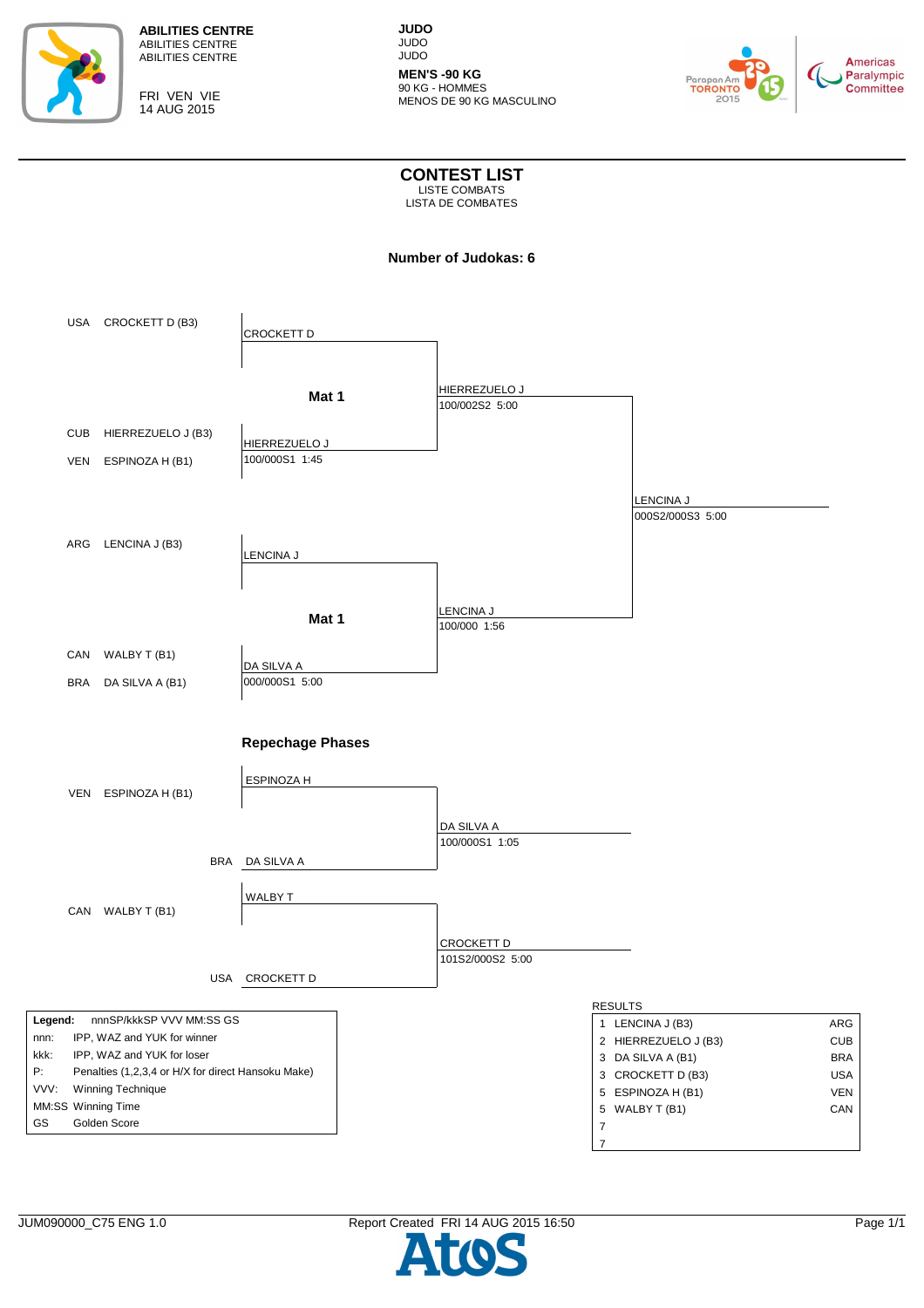

FRI VEN VIE 14 AUG 2015

**JUDO** JUDO JUDO

**MEN'S -100 KG** 100 KG - HOMMES MENOS DE 100 KG MASCULINO



**CONTEST LIST**

LISTE COMBATS LISTA DE COMBATES

 **Number of Judokas: 4** 

**Pool A**

| <b>NPC</b> | Name                   | <b>CUB</b>      | <b>USA</b>      | <b>BRA</b>      | <b>USA</b>      | Won | Pts | Rank           |
|------------|------------------------|-----------------|-----------------|-----------------|-----------------|-----|-----|----------------|
| <b>CUB</b> | FERNANDEZ Yordani (B2) |                 | 100-000<br>1:08 | 100-000<br>1:18 | 100-000<br>0:06 | 3   | 300 |                |
| <b>USA</b> | PORTER Myles (B3)      | 000-100<br>1:08 |                 | 100-000<br>0:52 | 101-000<br>0:22 | 2   | 200 | $\overline{2}$ |
| <b>BRA</b> | CAVALCANTE Arthur (B1) | 000-100<br>1:18 | 000-100<br>0:52 |                 | 100-002<br>4:30 |     | 100 | 3              |
| <b>USA</b> | GOODRICH Benjamin (B3) | 000-100<br>0:06 | 000-101<br>0:22 | 002-100<br>4:30 |                 | 0   | 0   | 4              |

Legend: nnnSP/kkkSP VVV MM:SS GS nnn: IPP, WAZ and YUK for winner kkk: IPP, WAZ and YUK for loser P: Penalties (1,2,3,4 or H/X for direct Hansoku Make) VVV: Winning Technique MM:SS Winning Time GS Golden Score

|   | 1 FERNANDEZ Y (B2)  | CUB |
|---|---------------------|-----|
|   | 2 PORTER M (B3)     | USA |
|   | 3 CAVALCANTE A (B1) | BRA |
|   | 4 GOODRICH B (B3)   | USA |
| 5 |                     |     |
|   |                     |     |
|   |                     |     |